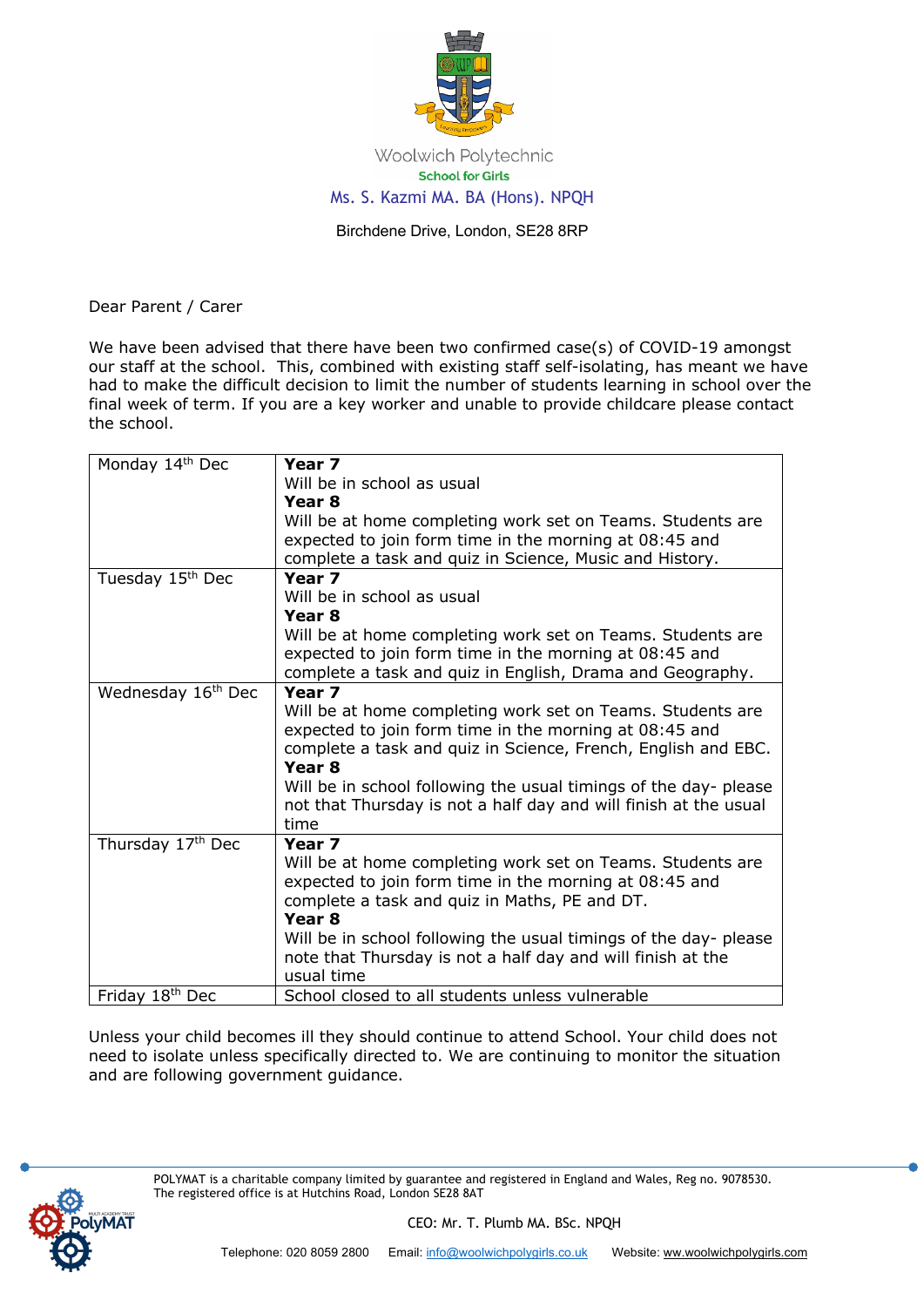# **What to do if your child develops symptoms of COVID 19:**

If your child develops symptoms of COVID-19, they should remain at home for at least 10 days from the date when their symptoms appeared.

All other household members who remain well must stay at home and not leave the house for 14 days.

The 14-day period starts from the day when the first person in the house became ill.

Household members should not go to work, school or public areas and exercise should be taken within the home.

Household members staying at home for 14 days will greatly reduce the overall amount of infection the household could pass on to others in the community.

If you are able, move any vulnerable individuals (such as the elderly and those with underlying health conditions) out of your home, to stay with friends or family for the duration of the home isolation period.

### **Symptoms**

The most common symptoms of coronavirus (COVID-19) are recent onset of:

- new continuous cough and/or
- high temperature
- a loss of, or change in, normal sense of taste or smell (anosmia)

### **For most people, coronavirus (COVID-19) will be a mild illness**.

If your child or anyone in the household does develop symptoms, you can seek advice from NHS 111 at:

https://www.nhs.uk/conditions/coronavirus-covid-19/symptoms/ or by phoning 111.

### **How to stop COVID-19 spreading**

There are things you can do to help reduce the risk of you and anyone you live with getting ill with COVID-19.

### **Hands**

• Wash your hands regularly and for at least 20 seconds.

### **Face**

• Cover your face in enclosed spaces, especially where social distancing may be difficult and where you will come into contact with people you do not normally meet.